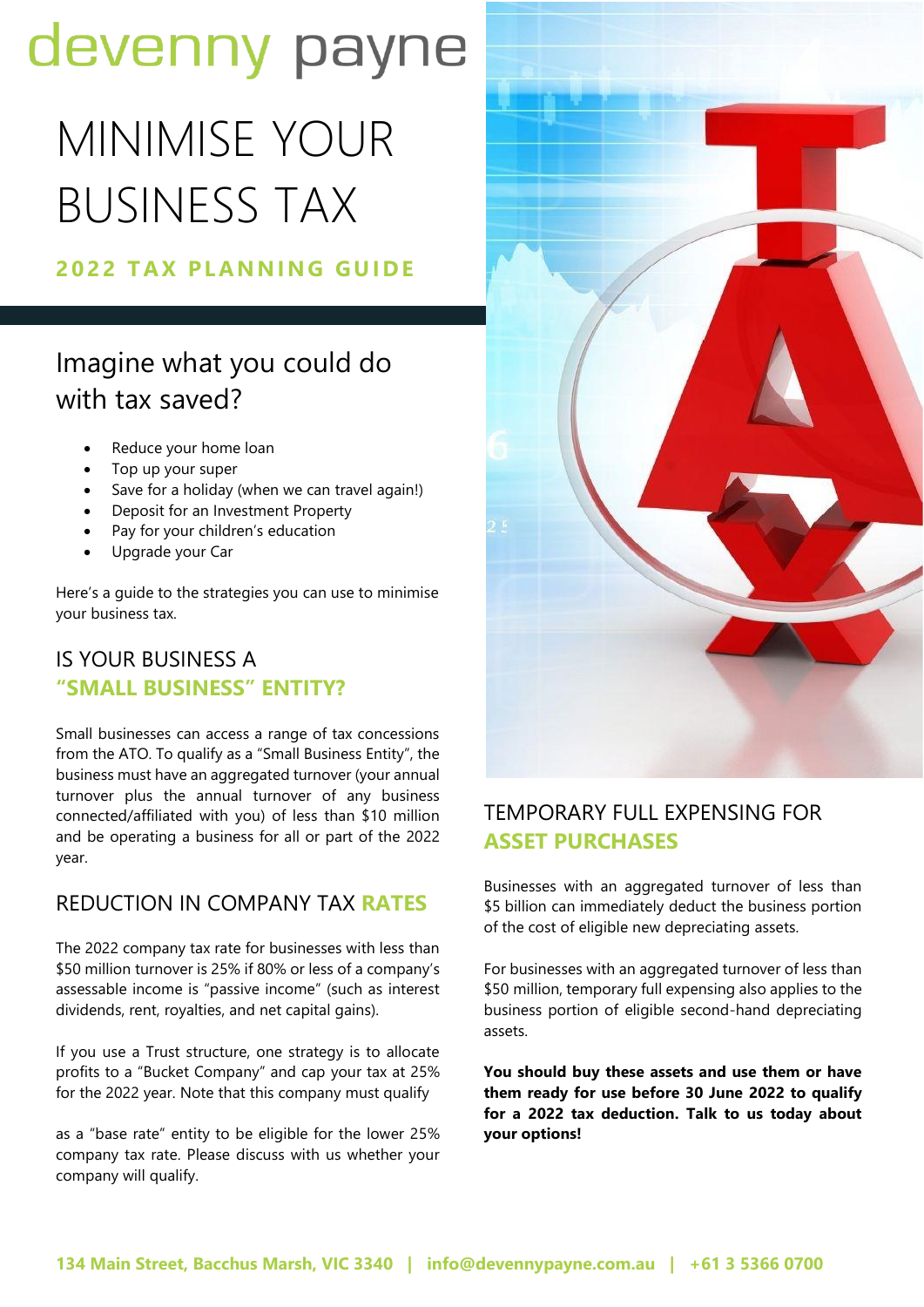

### MAXIMISE DEDUCTIBLE **SUPER CONTRIBUTIONS**

The concessional superannuation cap for 2022 is \$27,500 for all individuals. Do not go over this limit or you will pay more tax!

Note that employer super guarantee contributions are included in these caps. Where a concessional contribution is made that exceeds these limits, the excess is included in your assessable income and taxed at your marginal rate, plus an excess concessional contributions charge.

For the contribution to be counted towards the employee's 2022 contribution cap, it must be received by the fund by 30 June 2022.

#### TOOLS OF TRADE / **FBT EXEMPT ITEMS**

The purchase of Tools of Trade and other FBT exempt items for business owners and employees can be an effective way to buy equipment with a tax benefit. Items that can be packaged include handheld/portable tools of trade, computer software, notebook computers, personal electronic organisers, digital cameras, briefcases, protective clothing, and mobile phones.

If structured correctly, the employer will be entitled to a tax deduction for the reimbursement payment to the employee (for the equipment cost), claim any GST input credit, and the employee's salary package will only be reduced by the GST-exclusive cost of the items purchased.

**You should buy these items before 30 June 2022.**

#### **REPAIRS & MAINTENANCE**

Make payments for repairs and maintenance (business, rental property, employment) BEFORE 30 June 2022.



#### PAY EMPLOYEE **SUPERANNUATION NOW**

To claim a tax deduction in the 2022 financial year, you need to ensure that your employee superannuation payments are received by the super fund or the Small Business Superannuation Clearing House (SBSCH) by 30 June 2022.

You should avoid making last-minute superannuation payments as processing delays may cause them to be received after year-end. If for any reason you end up having to make last-minute payments and you would like to claim them as deductions for the current year, contact us immediately and before you make any payments for possible resolutions.

#### **DEFER INCOME**

If possible, defer issuing further invoices and receiving cash/debtor payments until after 30 June 2022. This strategy pushes tax payable to future years.

#### BRING **FORWARD EXPENSES**

Purchase consumable items BEFORE 30 June 2022. These include marketing materials, consumables, stationery, printing, and office and computer supplies. Spend the money now and get the deduction this year.

#### DEFER INVESTMENT **INCOME & CAPITAL GAINS**

If possible, arrange for the receipt of Investment Income (e.g., interest on Term Deposits) and the Contract Date for the sale of Capital Gains assets, to occur AFTER 30 June 2022.

The Contract Date is generally the key date for working out when a sale occurred, not the Settlement Date!

#### MOTOR VEHICLE **LOGBOOK**

Ensure that you have kept an accurate and complete Motor Vehicle Logbook for at least a 12-week period. The start date for the 12-week period must be on or before 30 June 2022. You should make a record of your odometer reading as at 30 June 2022 and keep all receipts/invoices for motor vehicle expenses.